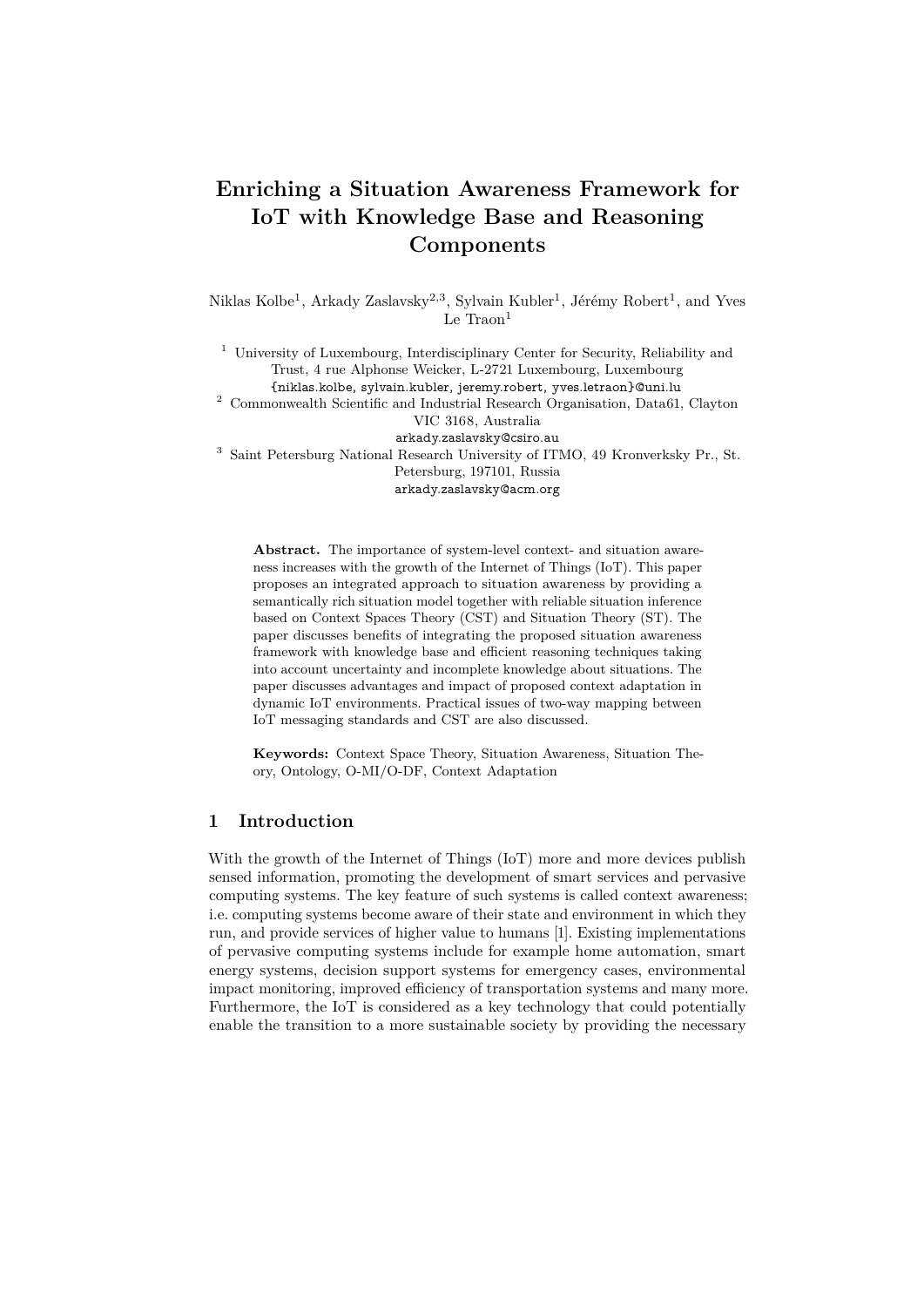information for a fundamental change in the way societies produce goods, use products, and consume resources as well as services. The advances towards sustainability are driven by large-scale problems and global challenges like resource depletion, food security, and climate change, as for instance stated by the Ellen MacArthur Foundation<sup>[4](#page-1-0)</sup>. Still, several research challenges in various disciplines remain unsolved to deploy IoT-based systems more vastly and in a bigger scope, particularly regarding its pervasive feature.

A pervasive computing system needs to interpret acquired sensor data to fully understand the environment. Whereas *context* refers to features of entities [\[1\]](#page-12-0), *situations* are of a more complex structure, e.g. involving relations between entities, temporal aspects, and requiring additional semantic interpretation. Situation aware applications thus rely on the integration of external knowledge to achieve an understanding of the environment on a higher level of abstraction than context [\[23\]](#page-13-0). This paper is concerned with challenges in knowledge representation and reasoning to achieve situation awareness in a general way, and discusses several issues that need to be considered when developing the knowledge base. The paper is built upon prior work: A domain-independent approach combining various concepts, e.g. ontologies, Context Space Theory (CST), Situation Theory and IoT messaging standards to provide a holistic framework for situation awareness [\[14\]](#page-13-1). Based on this framework, the following discussions cover the knowledge base integration, issues that are caused by incomplete knowledge about situations, and the implications of adaptation to current context for the knowledge base.

Section [2](#page-1-1) presents related work and background in the domain of ontologies as knowledge base for situation aware systems. Section [3](#page-4-0) introduces the framework that is considered in this paper to achieve situation awareness. It forms the foundation for discussions in the subsequent sections. Section [4](#page-5-0) is concerned with defining and handling the knowledge base and preprocessing it for runtime reasoning. Sections [5](#page-9-0) and [6](#page-10-0) deal with incomplete knowledge and context adaptation related to the knowledge base respectively; the conclusion follows.

## <span id="page-1-1"></span>**2 Ontology-based Situation Awareness**

Ontologies are defined as an *"explicit specification of a conceptualization"* [\[12\]](#page-13-2) and have often been applied to develop a general model for situation awareness. The advantages of ontologies as a technique for situation modelling over other techniques – like graph models, object-role modeling, markup schemes, and spatial logic – are the eligibility of handling the heterogeneity of sensor data, capturing relationships and dependencies between context information and the native support for reasoning [\[3\]](#page-12-1). Moreover, *"being understandable, shareable, and reusable by both humans and machines"* [\[23\]](#page-13-0) is another important characteristic of ontologies, because it supports the complex and error-prone process of gathering and maintaining required domain knowledge. Ontologies can also be integrated into the existing infrastructures of relevant computing environments [\[20\]](#page-13-3).

<span id="page-1-0"></span><sup>4</sup> Ellen MacArthur Foundation, Report on Intelligent Assets: https://www.ellenmacarthurfoundation.org/publications/intelligent-assets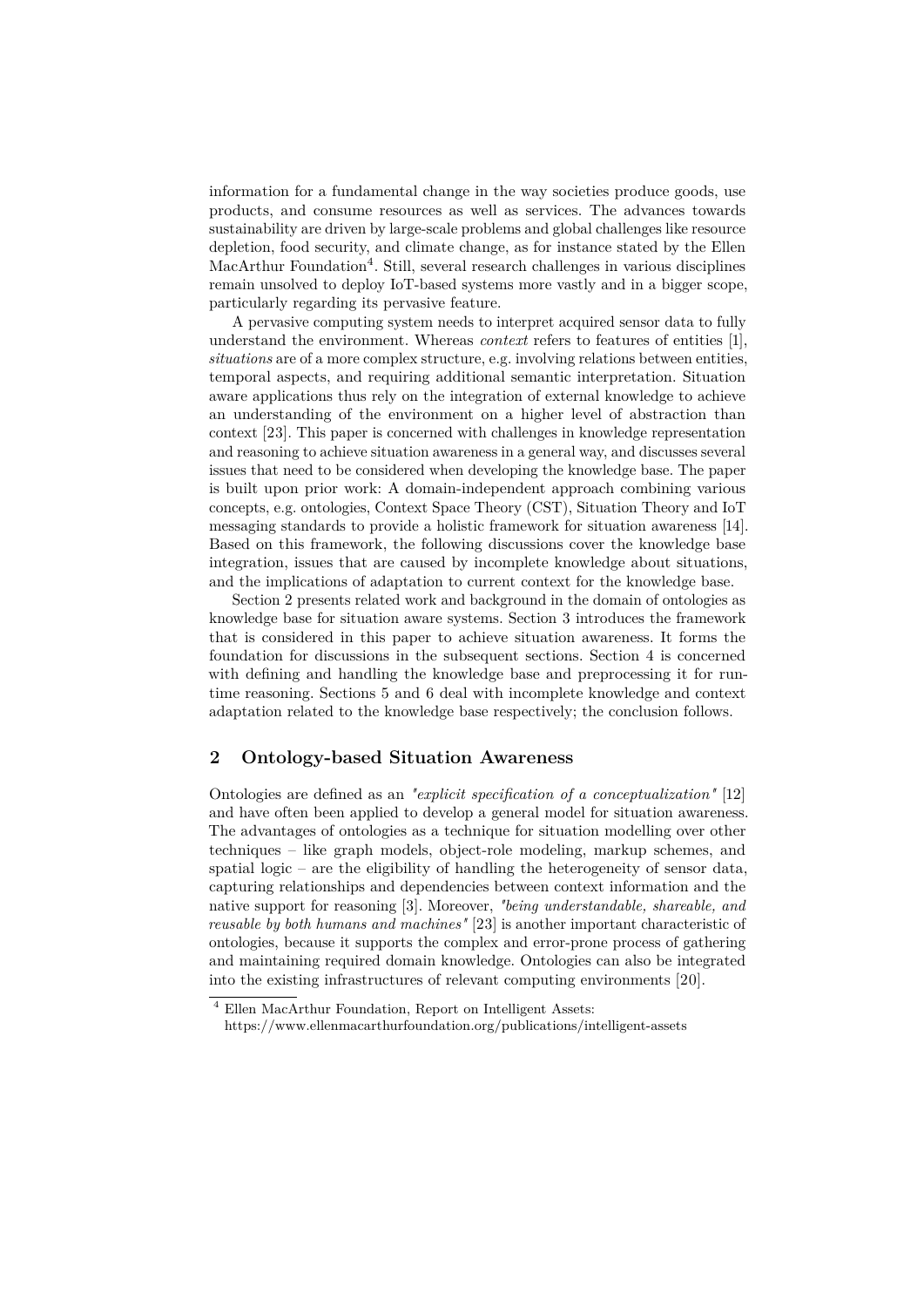The presented features of ontologies reduce the knowledge engineering efforts, which motivates the incorporation of ontologies into a general situation awareness framework. However, ontologies have known limitations in the native reasoning support and performance issues during run-time in large-scale systems. Thus, the consideration of ontologies is restricted to the modelling and initialization phase of the system.

#### **2.1 Situation Models and Upper Ontologies**

Semantic web technologies like RDF, RDFS, OWL, and ontology reasoners, provide tools to share and reuse defined knowledge and are thus a feasible technology to develop a knowledge base for situation aware systems in IoT settings. The design of ontologies for this purpose needs to comply with semantic requirements regarding the capabilities of representing contexts and situations in a general way. In the following, a brief overview of existing approaches to define such situation models in the form of domain-independent, so-called *upper* ontologies, is presented.

Upper ontologies that were developed to provide a context or situation model have already been surveyed, for example in [\[2\]](#page-12-2). The authors developed an evaluation framework with context- and situation-related criteria and compared the design of four ontologies, namely SAWA [\[15\]](#page-13-4), Situation Ontology [\[22\]](#page-13-5), SOUPA [\[7\]](#page-13-6) and CONON [\[21\]](#page-13-7). It is concluded that ontologies which are primarily targeted for context awareness (SOUPA and CONON) do not comply with the criteria for a general situation model. Most of the defined criteria are met by the SAWA ontology, however, even this approach lacks the support for situation types, roles and representation of space and time.

Other related approaches include the Situational Context Ontology [\[3\]](#page-12-1). The model combines contextual information (spatial and temporal) with related situations of an individual. Situation definitions are not entities of the ontology definition itself, but formulated externally with rules based on the Semantic Web Rule Language (SWRL).

The Situation Theory Ontology [\[13\]](#page-13-8) is based on the semantics of the Situation Theory [\[10\]](#page-13-9). In Situation Theory, facts about the world are denoted as *infons*. An infon is defined as a *relation* among *objects* (e.g. individuals, attributes or other situations) with a *polarity* that defines whether this relation is true or false. A situation is characterized by the set of infons that this situation *supports*. Moreover, the Situation Theory supports logical operators and parameters representing types of objects and situations for more complex statements which can also be formulated in the Situation Theory Ontology.

#### **2.2 Requirements for Situation Models to support Reasoning**

Further considerations for the situation model have to be taken into account to allow for reliable reasoning results and practical applicability of the approach. These include for example mobility, timeliness as well as uncertainty (imperfection and ambiguity) [\[3\]](#page-12-1) in the model. Furthermore, incompleteness of knowledge,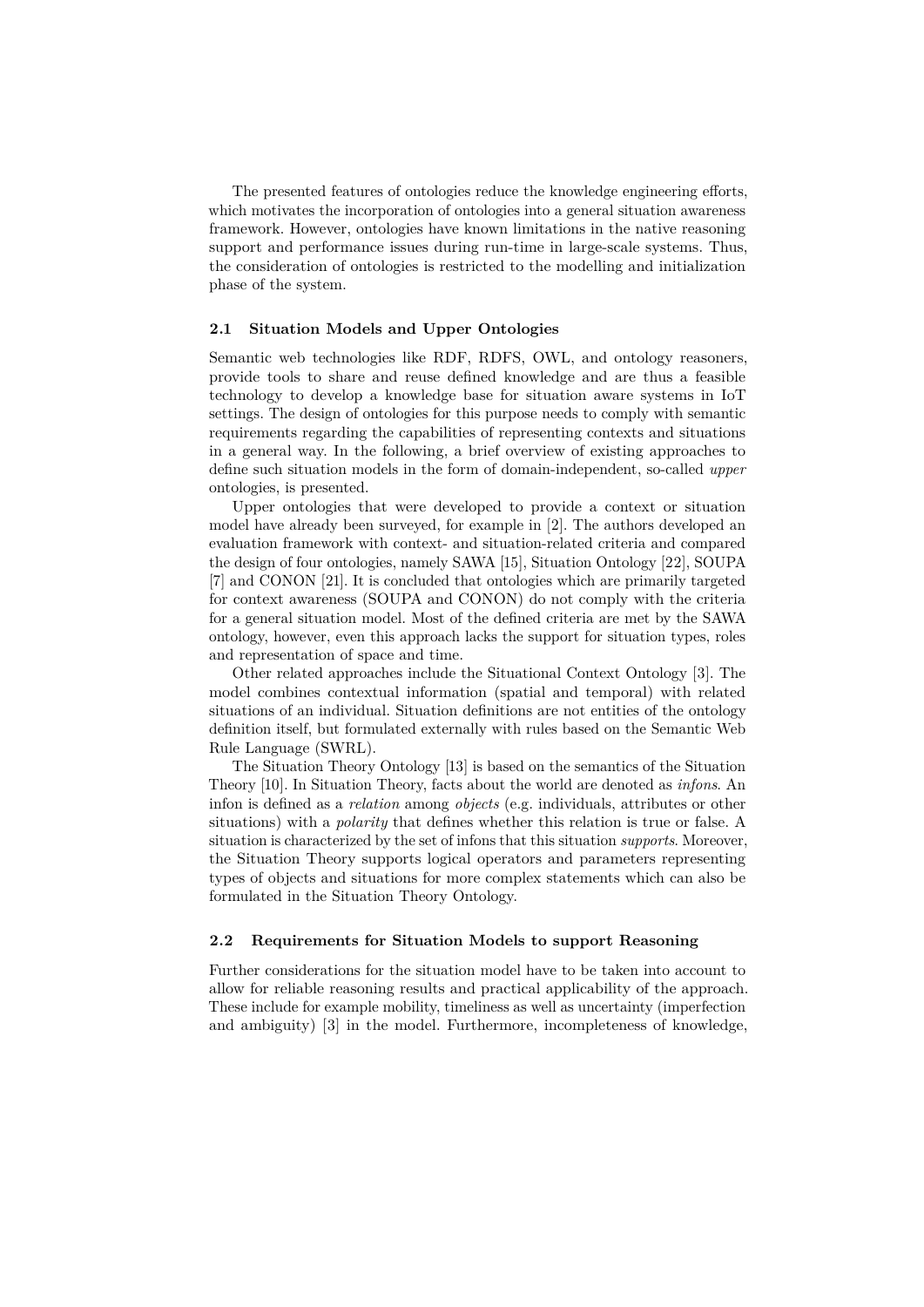distributed composition of the system  $[20]$  – e.g. incorporation of sensor data from various sources and interoperability aspects – and the ability of the system to adapt current context may have implications on the requirements of the situation model. In this paper, the discussion is limited to aspects of uncertainty, incompleteness, sensor data integration, and dynamic context adaptation, related to ontology-based situation models.

Uncertainty aspects of a pervasive computing system, i.e. imperfect sensor data (e.g. missing values, imprecision) and incomplete knowledge about situations, are often approached with fuzzy logic. In fuzzy logic, membership functions can be defined, which map a set of numerical values to a fuzzy shape. The rule-based reasoning calculates a membership degree (between 0 and 1) for each fuzzy set, since the conditions for the sets may overlap. One approach that combines fuzzy logic and ontologies for situation awareness is the Fuzzy Situation Theory Ontology (FSTO) [\[11\]](#page-13-10). It extends the polarity of the infons of Situation Theory. Instead of assigning boolean values to the relation among objects, vagueness can be added through expressions like *quite true*. Situation occurrence is inferred through a model which considers the membership functions for infons and situations.

From a holistic viewpoint of a situation aware approach, the integration of sensor data also plays an important role; both from a modelling perspective (i.e., linking sensor data from physical data to modelled context) as well as an interoperability perspective (i.e., acquiring sensor data in an IoT setting). An example and W3C standard to model a sensor setup in an ontology is the Semantic Sensor Network (SSN) ontology [\[8\]](#page-13-11). SSN defines the relation between the network setup, sensing devices, and their observations (i.e. sensor data readings). In an effort to provide a similar model for actuators, the SAN ontology<sup>[5](#page-3-0)</sup> was developed. Both ontologies were applied for example in [\[19\]](#page-13-12) to provide a complete *IoT ontology*.

Smart, situation aware services in the IoT are based on the access to contextual information and other services that often reside in domain-specific platforms (also referred to as *vertical silos* in the IoT), where interoperability for cross-domain and -platform services is difficult to achieve. In the framework of this research, the IoT messaging standards of the bIoTope  $H2020$  project<sup>[6](#page-3-1)</sup> are considered to achieve cross-platform interoperability, namely the O-MI (Open-Messaging Interface<sup>[7](#page-3-2)</sup>) and O-DF (Open-Data Format<sup>[8](#page-3-3)</sup>) standards. These provide a generic and standardized way to expose and describe contextual data on top of the techniques used by different platforms, which makes the access to contextual data and thus the situation aware component domain-independent.

<span id="page-3-0"></span><sup>5</sup> SAN ontology: https://www.irit.fr/recherches/MELODI/ontologies/SAN.owl

<span id="page-3-1"></span><sup>6</sup> bIoTope project: http://www.biotope-project.eu/

<span id="page-3-2"></span><sup>7</sup> Open-Messaging Interface: https://www2.opengroup.org/ogsys/catalog/C14B

<span id="page-3-3"></span><sup>8</sup> Open-Data Format: https://www2.opengroup.org/ogsys/catalog/C14A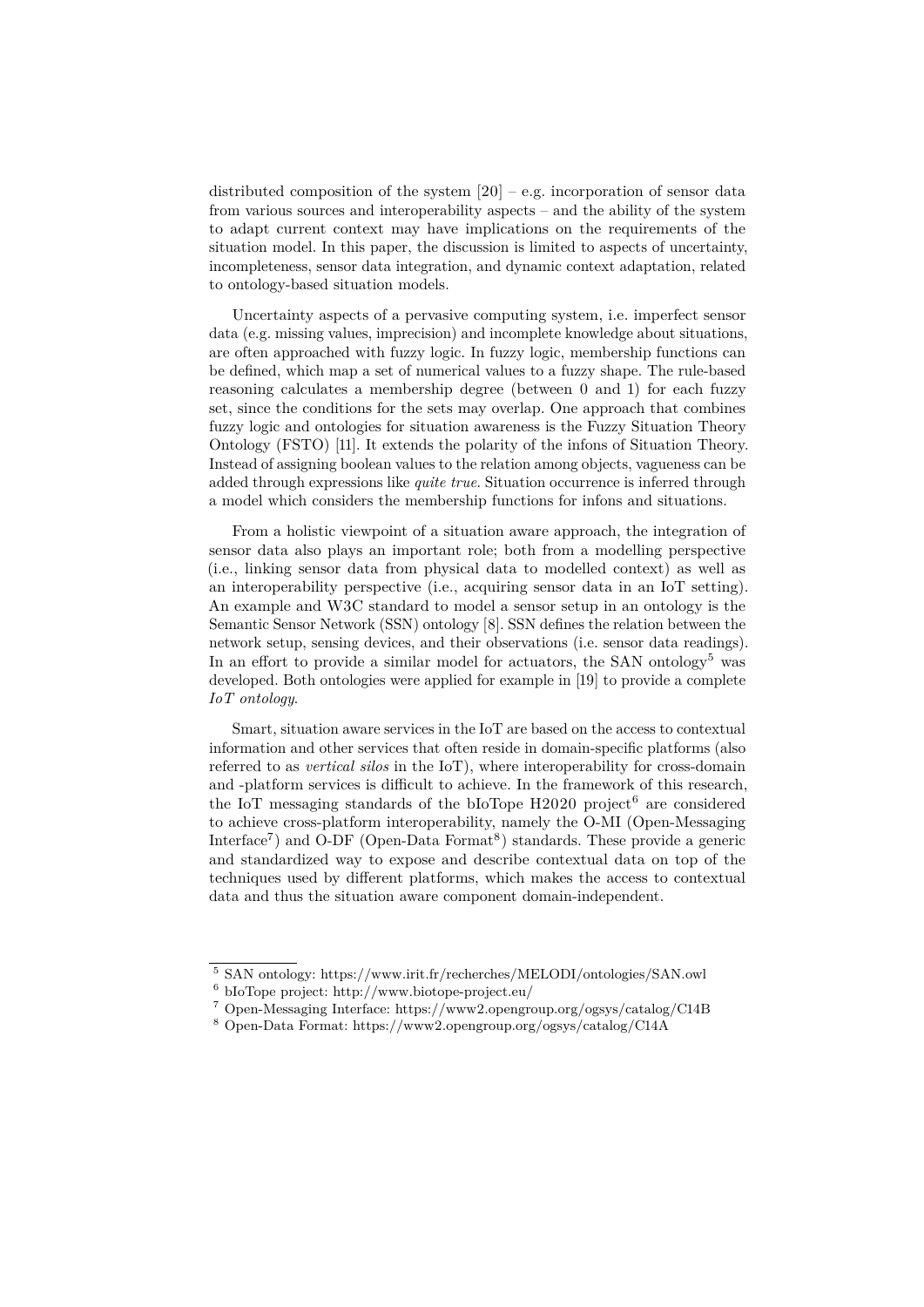#### <span id="page-4-0"></span>**3 Framework based on Context Space Theory**

This section introduces the framework on which the work of this paper is based on (originally presented in [\[14\]](#page-13-1)). The combination of different techniques is necessary to meet the aforementioned requirements for a situation aware system, as the exclusive use of ontologies is not sufficient to provide reliable reasoning. The presented approach is based on ontologies for modelling and merged with the Context Space Theory for reasoning and O-MI/O-DF for sensor data acquisition.

The Context Space Theory [\[17\]](#page-13-13) was developed for reasoning about context based on a multidimensional spatial metaphor. Fig. [1](#page-4-1) visualizes the main concepts of this theory. Context attributes, which are measurable properties usually provided by sensors, form the dimensions of the context or application space. Real-life situations are represented as subspaces (illustrated as multi-dimensional *bubbles*) of the application space, named situation spaces. The context state describes a point that moves through the application space depending on the current values of a corresponding set of context attribute values over time (as represented by the dashed line). If the context state lies in the subspace of a situation, this situation is occurring. This inference is based on a place-holder function that allows the usage of different techniques to reason about situation occurrence.

<span id="page-4-1"></span>

**Fig. 1.** Illustration of the Context Space Theory [\[6\]](#page-13-14)

The overall architecture of the framework and underlying building blocks (based on ECSTRA [\[4\]](#page-12-3)) are displayed in Fig. [2.](#page-5-1) The upper ontology designed for this framework is based on STO and SSN. The concepts of these different ontologies were mapped and specific CST-related aspects were added to the ontology (presented in [\[14\]](#page-13-1)). The upper ontology is used to capture domain- and application-specific knowledge about situations, individuals, attributes, sensors, actuators, and their relations. The combined usage of these upper ontologies provides a complete specification of all relevant knowledge assets relevant for a situation aware system.

The information provided by this knowledge base is used for the initialization of the system, i.e. to generate the situation spaces in the context space based on the situation definitions in the ontology. Furthermore, the situation definitions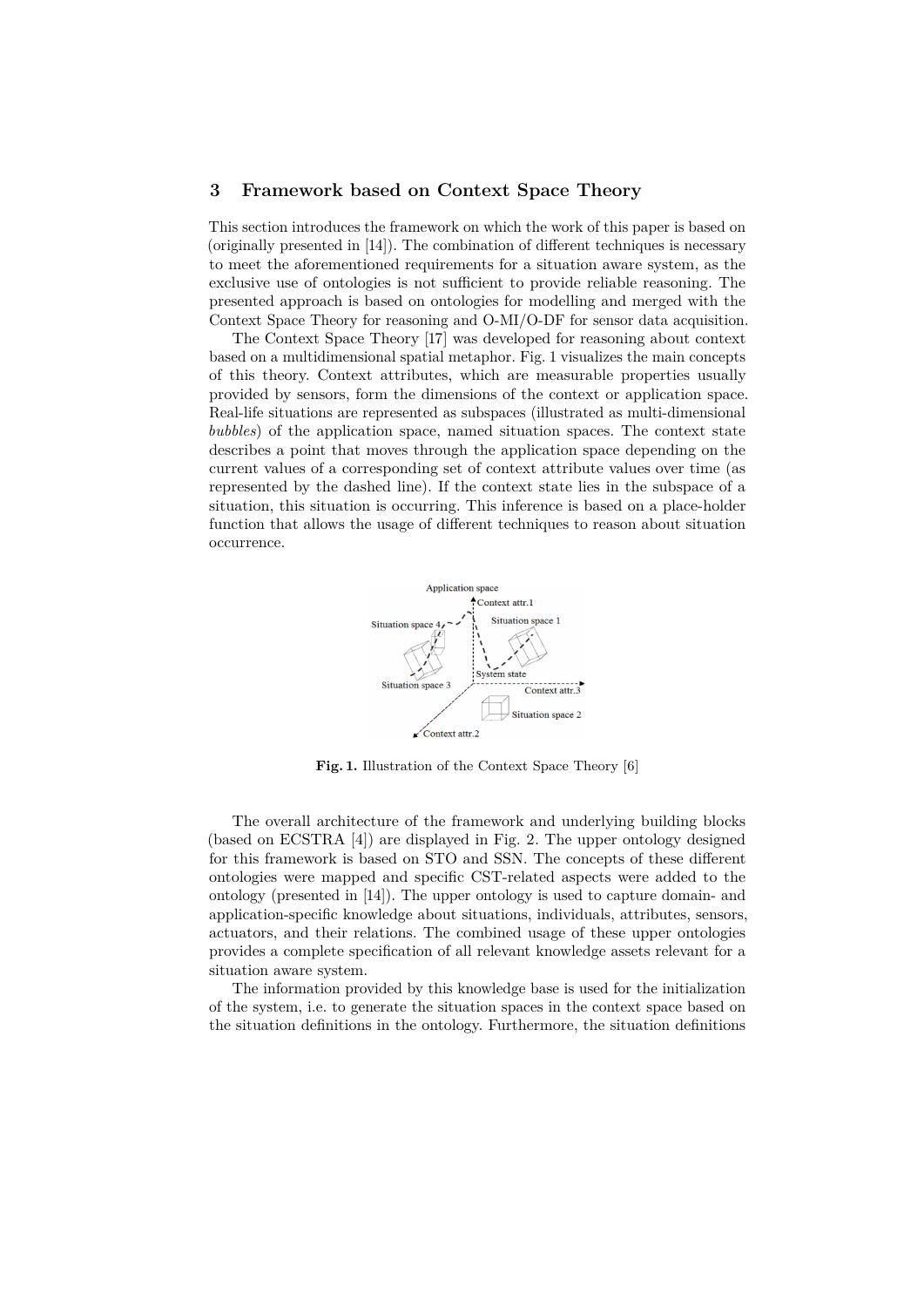<span id="page-5-1"></span>

**Fig. 2.** Framework Architecture for Situation Awareness

from the ontology can be used to assign sensor data to relevant context attributes and involved individuals in situations, which extends the concepts defined in CST.

A related approach that combined CST and ontologies is presented in paper [\[5\]](#page-12-4). In this approach, a context ontology (CONON) and a sensor ontology (SSN) are used as a foundation to develop situation formulas which are then translated to Context Space.

# <span id="page-5-0"></span>**4 Integration of the Ontological Knowledge Base into the Reasoning System**

This section presents the incorporation of STO as a knowledge base for a CSTbased reasoning approach. Firstly, the situation representations of STO and CST are mapped, in order to extract the knowledge from the ontology and to create the situation spaces in the context space. Secondly, issues are discussed that occur when the situation definitions are translated to the CST model, and how additional processing allows for situation space generation with reduced knowledge engineering effort.

#### **4.1 Mapping of Situation Representations in ST and CST**

In the following, both the formal representation of situations in CST and in ST are presented in order to develop a formal mapping of these concepts. Both theories and their formal denotations are summarized in Table [1,](#page-7-0) moreover, it also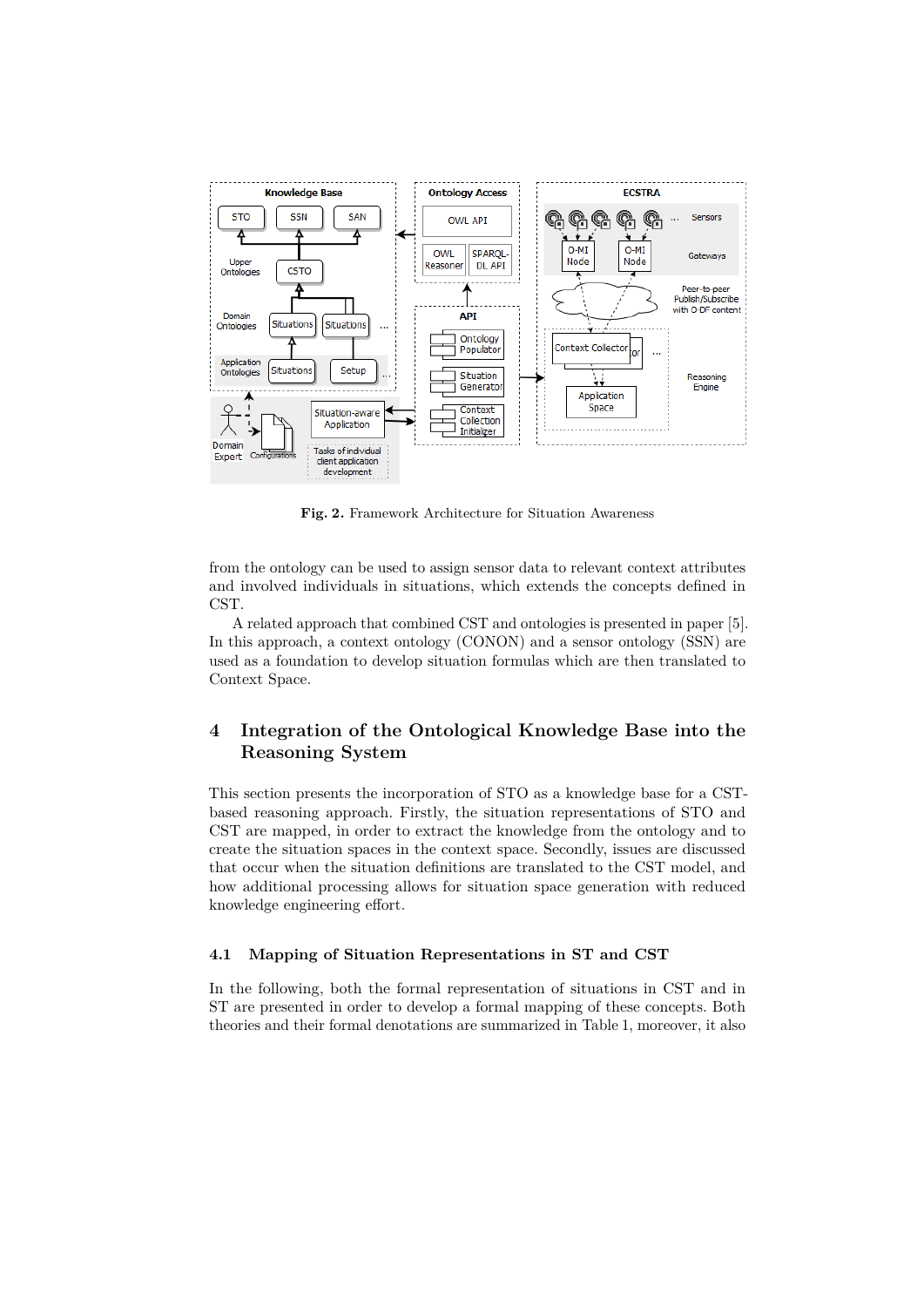shows the mapping of the individual representations by assigning corresponding, general concepts.

In CST, a situation space  $S_j$  is formally defined by an acceptable region  $A_{a_i}^{S_j}$ for each corresponding context attribute  $a_i$ , which form the dimensions of this situation space in the overall context space. An acceptable region  $A_{a_i}^{S_j}$  contains the elements that satisfy a predicate  $P(V)$  and thus, defines the shape of the multidimensional bubble.

Inferring whether a situation is occurring is based on the context state, which is the set of current values of all context attributes. The inference function  $\mu_{S_i}$ uses a Dempster-Shafer approach to calculate a confidence level for situation is occurrence. For this, the inference function takes the general relevance and the contribution of the current value of each context attribute into account. The relevance function  $w_{S_j}(a_i)$  formally assigns a weight  $w \in [0,1]$  to each context attribute  $a_i$  of a situation space  $S_j$ . This weight defines the relative importance of a particular context attribute to infer a situation occurrence. To allow more refined specifications, the contribution function  $\eta_{a_i}^{S_j}(x_{a_i})$  assigns a contribution degree *c* for each value  $x_{a_i}$  in an acceptable region for a situation space. If, for example, the value of a context attribute is at the border of a situation space, it might be uncertain whether this value contributes to the occurrence of the situation, thus, this value within the acceptable region can be assigned with a lower contribution degree. The calculated confidence value for situation occurrence by  $\mu_{S_j}$  is compared to a confidence threshold  $\varepsilon_i$  to get a boolean output.

In Situation Theory [\[10\]](#page-13-9), on the other hand, situations are defined by specifying which infons they support, denoted as  $s = \sigma$ . Infons represent facts about the world and are defined as a relation *r* among *n* objects, with the polarity *i* whether this relation is true or false:  $\sigma = \ll r, a_1, ..., a_n, i \gg$ . Objects that stand in a relation can be individuals, attributes and situations. Moreover, ST considers the definition of types and parameters to make statements about a group of objects, which were extended for STO. *ATTR*, *SIT* and *VAL* for example represent the types of attributes, situations and values correspondingly.

As already mentioned, Table [1](#page-7-0) not only summarizes these definitions presented before but also shows how these concepts of the two theories correspond to each other. Consequently, it can be inferred that the basic composition of a situation space can be extracted from the situation definition in ST. Information assets that are required for CST-based reasoning, however, cannot be extracted from native ST definitions. Thus, the situation specification in STO requires extensions to allow the integration of all required assets in the knowledge base. On the other hand, ST comes with concepts that are not considered in CST that can enhance the reasoning capabilities, as presented in the following subsection.

#### **4.2 On Involved Individuals and Type Definitions**

Situation reasoning is not only dependent on the context attributes, but also on *individuals* – items, persons, objects, etc. – that are involved in the situation. In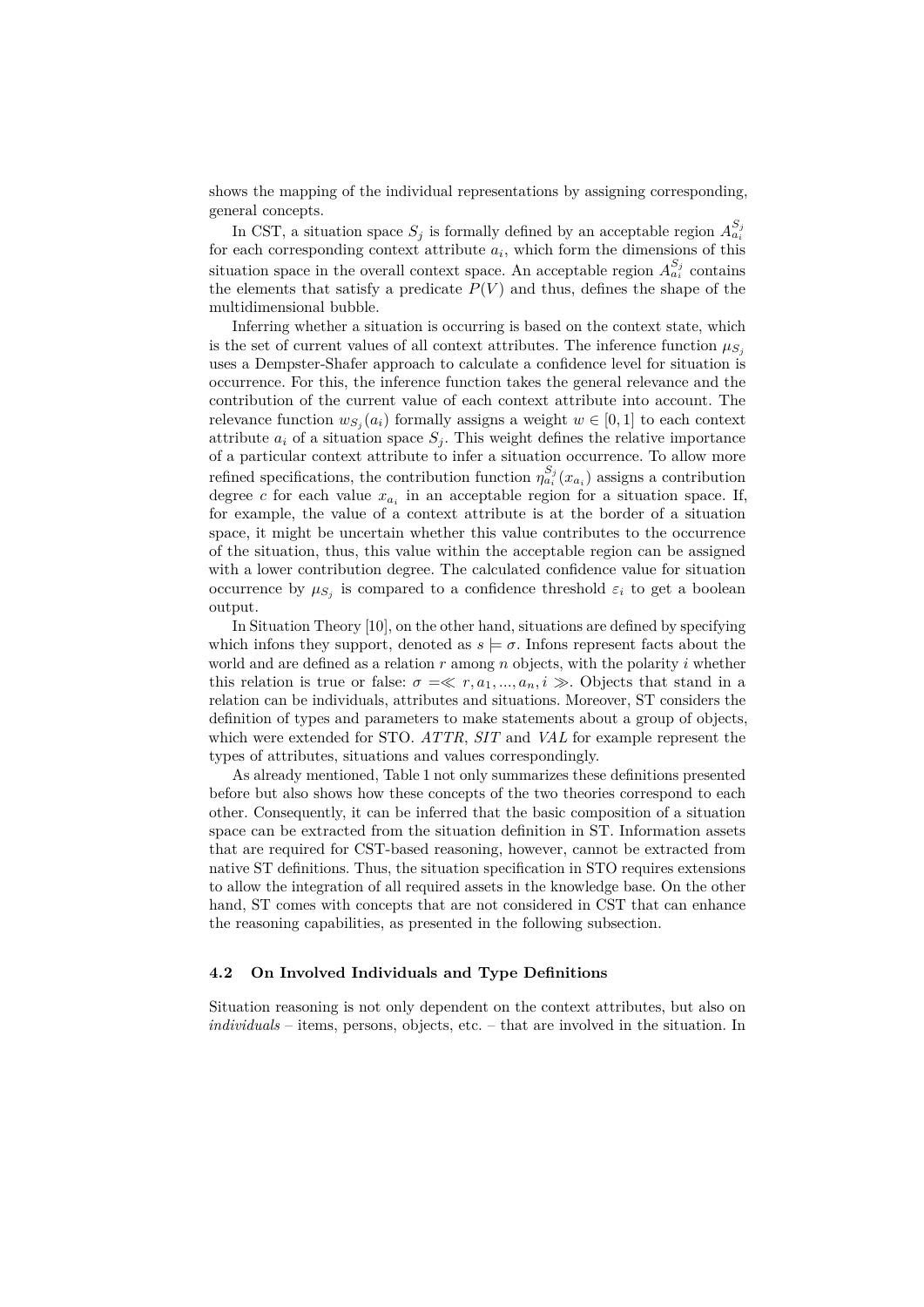<span id="page-7-0"></span>**Table 1.** Mapping of CST and ST Concepts for Situation Representation

| Concept                  | <b>CST</b> Representation                                                                                                   | <b>ST</b> Representation                                                             |
|--------------------------|-----------------------------------------------------------------------------------------------------------------------------|--------------------------------------------------------------------------------------|
| Situation                | Situation Space<br>$S_j$                                                                                                    | Situation<br>$\boldsymbol{s}$                                                        |
| Attribute                | Context Attribute<br>$a_i$                                                                                                  | Attribute<br>$a_n$ type $ATTR$                                                       |
| Values &<br>Ranges       | Acceptable Region<br>$A_{a_i}^{S_j} = \{V P(V)\}$                                                                           | Values<br>$a_n$ type VAL in $\sigma$                                                 |
| Situation<br>Composition | Set of Acceptable Regions<br>$S_j = (A_1^j, A_2^j, , A_n^j)$                                                                | Set of Supported Infons<br>$s \models \sigma$<br>$\sigma = \ll r, a_1, , a_n, i \gg$ |
| State                    | Context State<br>$x=(x_{a_1},x_{a_2},,x_{a_n})$<br>$x_{a_i}$ : value of $a_i$                                               |                                                                                      |
| Attribute<br>Weight      | Relevance<br>$w_{S_j}(a_i) = w;$<br>$w \in [0,1]; \sum_{i=1}^{n} w_{S_i}(a_i) = 1$                                          |                                                                                      |
| State Weight             | Contribution<br>$\eta_{a_i}^{S_j}(x_{a_i})=c; c\in [0,1]$                                                                   |                                                                                      |
| Inference                | Inference Function<br>$\mu_{S_j} = \sum_{i} w_{S_j}(a_i) * \eta_{a_i}^{S}(x_{a_i})$<br>Confidence Threshold $\varepsilon_i$ |                                                                                      |
| Type<br>Abstraction      |                                                                                                                             | Situation Types, Object Types<br>$[\dot{s} \dot{s}  \models \sigma], \dot{a_n}$      |
| Involved<br>Individuals  |                                                                                                                             | Involved Individuals<br>$a_n$ type IND                                               |

CST, multiple involved individuals for one situation definition can be handled in two different ways. The first approach is to maintain multiple context states simultaneously and to reason about a general situation space, whereas in the second approach a single context state is maintained and reasoning is performed over dedicated situation spaces for each involved individual. For example, the second case needs to be considered if situation spaces of a type definition differ depending on the involved individual, and if the situation space moves over time depending on reasoning results. As discussed before, the context values from external sources are linked to attributes, individuals, and situation definitions by extending the model with the SSN ontology.

The support of type abstraction is an important feature to keep the complexity of the modelling process low. ST facilitates such general specifications through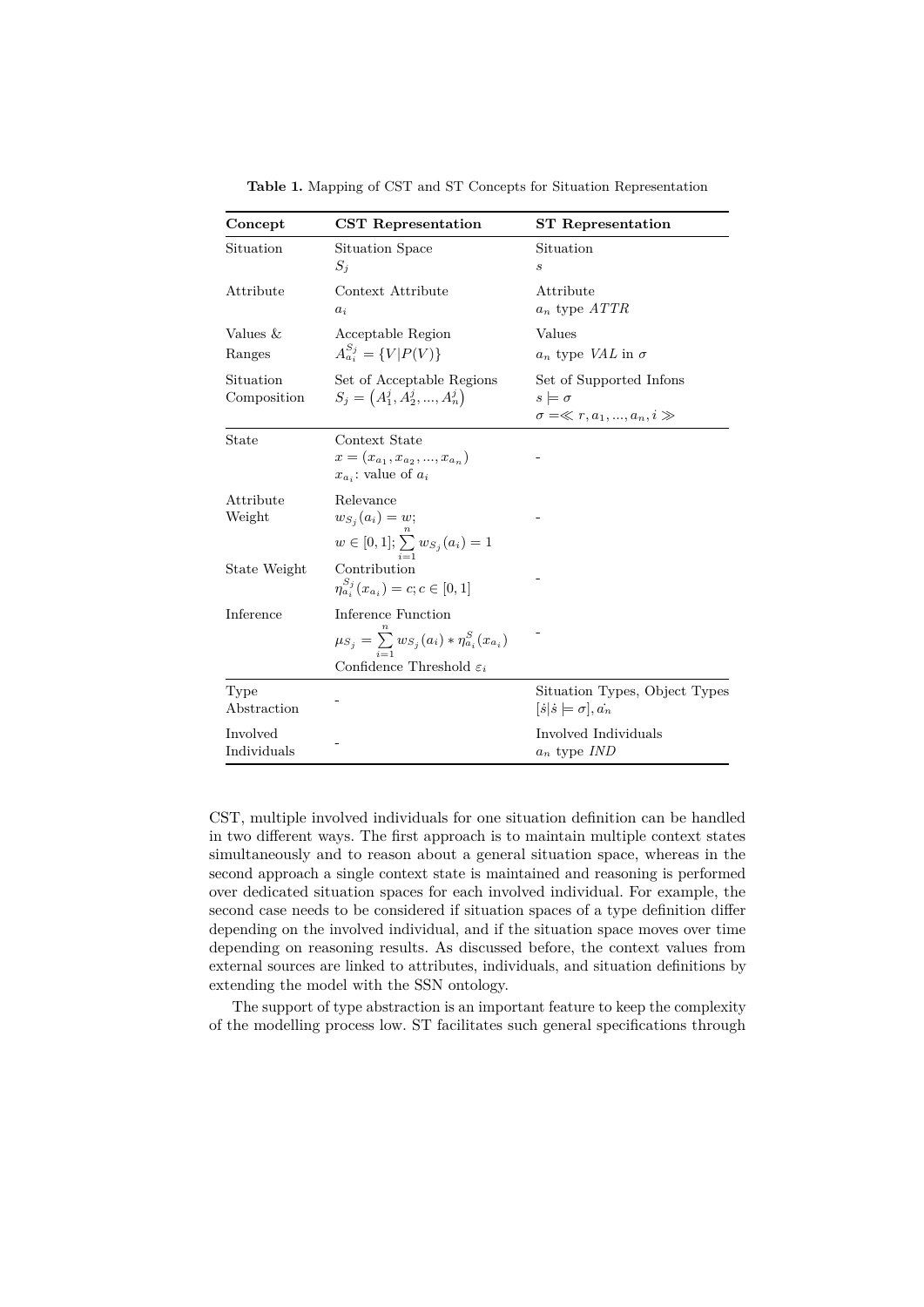the use of (abstraction) parameters in situation type definitions. As defined in [\[10\]](#page-13-9), situation types are formally denoted as  $[\dot{s}|\dot{s} \models \sigma]$ . The transformation from a situation definition to a situation space depends on whether the situation definition is based on objects or types, as explained in the following.

<span id="page-8-0"></span>

**Fig. 3.** Transformation from Situation Definition to Situation Space

The situation space generation has to be handled in different ways based on the situation definition in ontology. Fig. [3](#page-8-0) shows a classification of the transformation types from situation representation in ST to CST.

If a situation definition is solely based on objects it can be transformed to a corresponding single situation space in a straight-forward manner. The transformation is formally denoted in Eq. [\(1\)](#page-8-1).

<span id="page-8-1"></span>
$$
s \models \sigma \Rightarrow S_j \tag{1}
$$

If a situation definition in STO includes type abstraction two approaches for situation generation can be differentiated, based on the considerations in the beginning of this section. The first option, denoted in Eq. [\(2\)](#page-8-2), represents the generation of a general situation space for a set of involved individuals.

<span id="page-8-2"></span>
$$
[\dot{s}|\dot{s} \models \sigma] \Rightarrow S_j \tag{2}
$$

The second option for a type-based transformation, formally given in Eq. [\(3\)](#page-8-3), generates multiple situation spaces. In the first step, all possible situations based on objects are derived from the type definition by calculating the *n*-fold Cartesian product over the objects of the *n* type definitions involved in the situation definition. In the second step, the resulting definitions based on objects are transformed to corresponding situation spaces.

<span id="page-8-3"></span>
$$
[\dot{s}|\dot{s} \models \sigma] \Rightarrow \{s \models \sigma\} \Rightarrow \{S_j\} \tag{3}
$$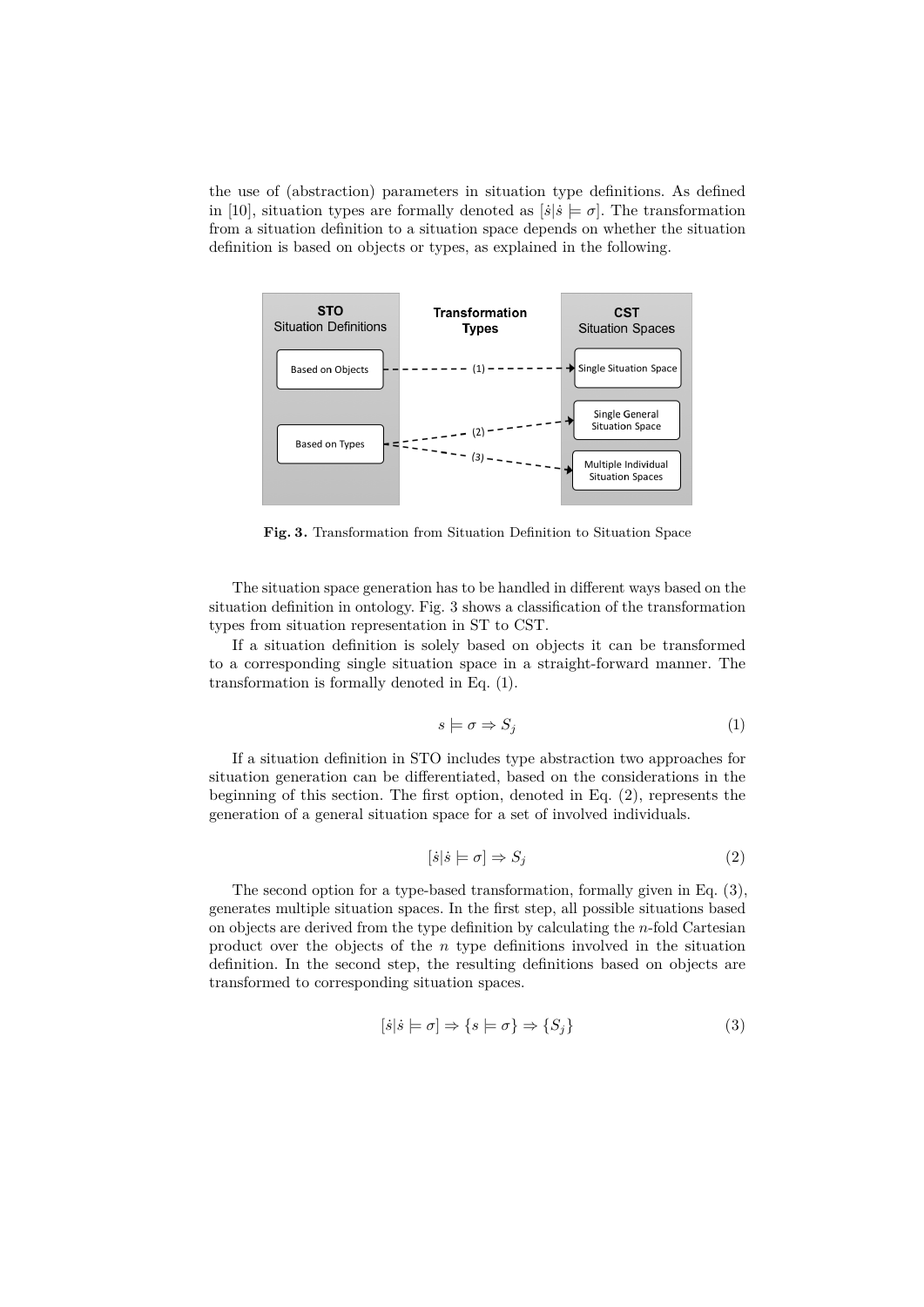The decision on how situations should be defined and how the application space should be initialized are application-specific. The framework presented in Section [3](#page-4-0) thus allows corresponding configurations.

## <span id="page-9-0"></span>**5 Incompleteness and Ambiguity in the Situation Model**

The previously presented inference function of CST is based on the evidential Dempster-Shafer approach [\[18\]](#page-13-15) to calculate confidence levels, which has also been used in ECSTRA [\[4\]](#page-12-3). The inference function in CST is defined as a placeholder function that can be substituted by other approaches which can apply other well-known reasoning techniques, as for example shown with the Bayesian approach [\[16\]](#page-13-16). Techniques applied for reasoning have different strengths in covering uncertain aspects like incompleteness or ambiguity. The application of both, evidence theory and fuzzy logic, for example is capable of handling incomplete, imprecise and out of date contextual information [\[23\]](#page-13-0). Thus, the design requirements for knowledge base is dependent on the input that the inference function requires. Based on the inference function presented in Section [4,](#page-5-0) the ontology requires extension regarding the confidence thresholds (specified for situations), relevance functions (specified for attributes per situation definition), and contribution functions (specified for attribute values), as presented in [\[14\]](#page-13-1). The incorporation of the relevance function into the infon definition, for example, can be formally denoted as  $\sigma = \ll r$ ,  $(a_1, w_1)$ , ...,  $(a_n, w_n)$ ,  $i \gg$ , where  $w_n$  represents the weight for the attribute *an*.

The availability of knowledge is a major concern for specification-based approaches. Domain experts are required to describe the relevant situations beforehand. The contribution function and the relevance function in the presented approach already allow modelling of situations with imprecise knowledge. With STO as an underlying situation model, this aspect can be even further improved. The integration of the earlier introduced related approach of Fuzzy STO [\[11\]](#page-13-10), for example, proposes a non-numerical specification in case of vague knowledge about a situation. In FSTO, the polarity *i* of infons is replaced with  $\tau$  which is element of a grammar that allows statements like *quite*, *less*, *really* true or false.

Even though both approaches, adding the weight  $w_n$  assigned to attributes from CST and extending the polarity with *τ* in FSTO, extend the infon definition to handle uncertain aspects due to incompleteness of knowledge, they are semantically not equal. Whereas the weight assigns a relative importance to the attributes,  $\tau$  makes a statement about the truth of the overall infon, which could affect a combination of objects. Integrating both approaches would increase the imprecise modelling capabilities for domain experts. The corresponding extended inference function for CST is shown in Eq. [\(4\)](#page-9-1) in which  $\tau_{\sigma}(a_i)$  represents the confidence in the infon truth of the supported infon in which the attribute  $a_i$  is involved.

<span id="page-9-1"></span>
$$
\mu_{S_j} = \sum_{i=1}^n w_{S_j}(a_i) * \eta_{a_i}^S(x_{a_i}) * \tau_{\sigma}(a_i)
$$
\n(4)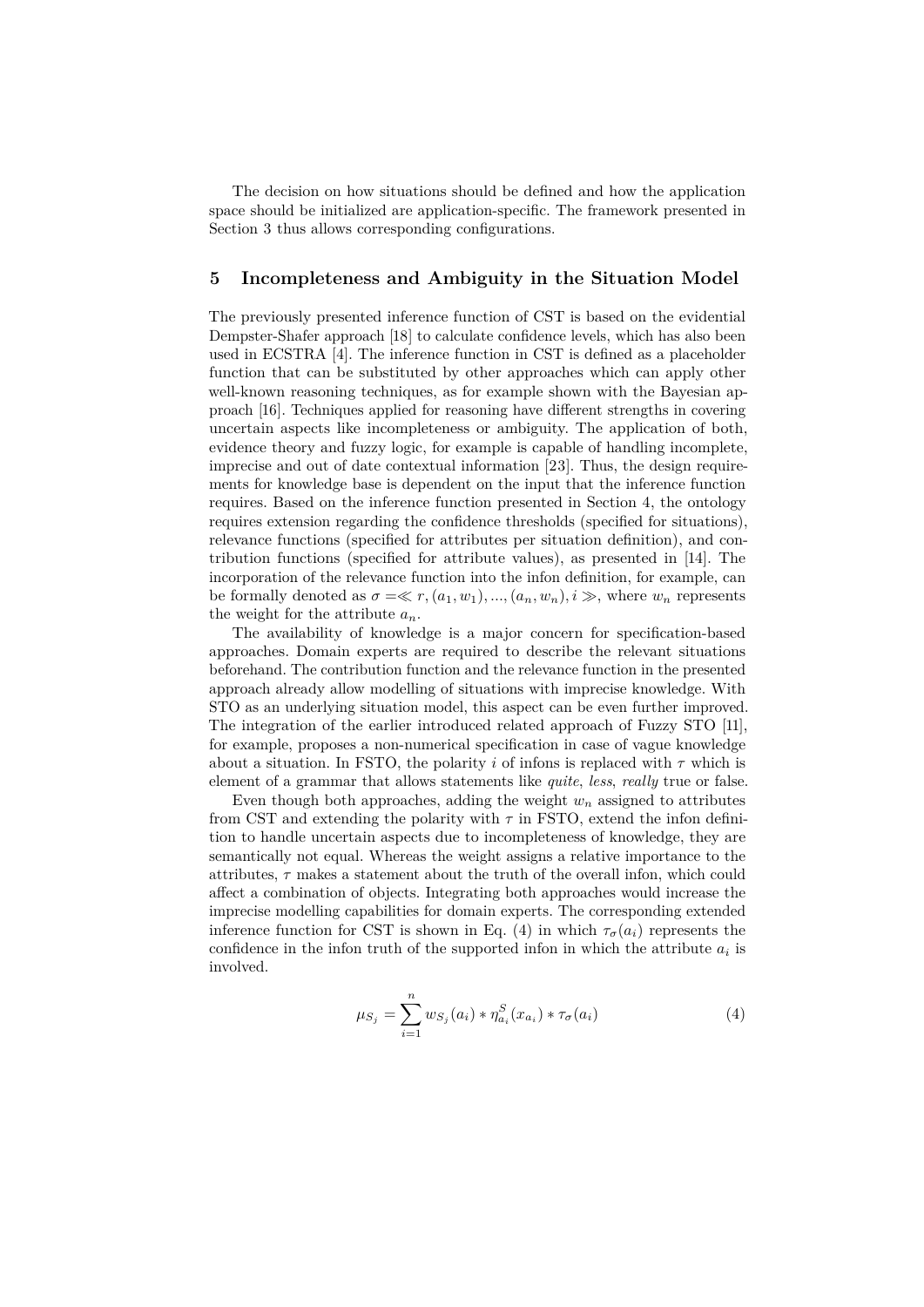Another issue of situation aware systems is the absence of knowledge during the modelling process. This is a major concern for any specification- or learning-based approach, either in the form of missing situation definitions or incompleteness in the training data. It is a difficult challenge to react properly to an unknown situation, i.e. when the contextual circumstances cannot be interpreted with the provided knowledge. In CST, this occurs when the context state reaches a point in the context space which is not in any of the known situation spaces. The following measures can be considered to address these issues.

- **Verifying completeness.** The knowledge base could be analyzed before the deployment of the system to identify gaps. For the presented framework, this could be done by looking for gaps in acceptable regions for context attributes.
- **Reasoning-supported completion.** Previous and following situations, situations with same context attributes, and situations close to the context state can give a semantic indication to the domain expert when a gap in the context space is encountered during run-time.
- **Accessing remote repositories.** The possibility to look up situation definitions stored in remote, standardized repositories, e.g. with semantic web technologies, might allow to automatically close the gaps for undefined situations.

To summarize, handling uncertainty in the knowledge base of a situation aware system is a necessary step to enable reliable reasoning and to provide a practical approach to represent domain knowledge. Identifying and resolving gaps in the knowledge base is important to avoid malfunctions of the overall situation aware system.

# <span id="page-10-0"></span>**6 IoT Interoperability and Context Adaptation**

Situation aware systems rely on the access to contextual information of the environment. IoT interoperability aims to integrate data from various sources (like sensor networks, files, APIs and so on) across different platforms. Thus, the integration of relevant standards in the overall situation aware system is investigated. Furthermore, the dynamic aspect of the environment has also an impact on the situation model. In particular, adapting to current context will be discussed.

#### **6.1 IoT Interoperability with O-MI/O-DF Integration**

Interoperability across heterogeneous platforms is a major concern for the IoT. *Vertical silos* prevent communication between different platforms on several levels, limiting the access to contextual information [\[9\]](#page-13-17). As previously mentioned, several H2020 projects (as part of the IoT-European Platforms Initiative) are working on this challenge by developing protocols, tools, and platforms that provide communication interfaces on top of well-established IoT communication protocols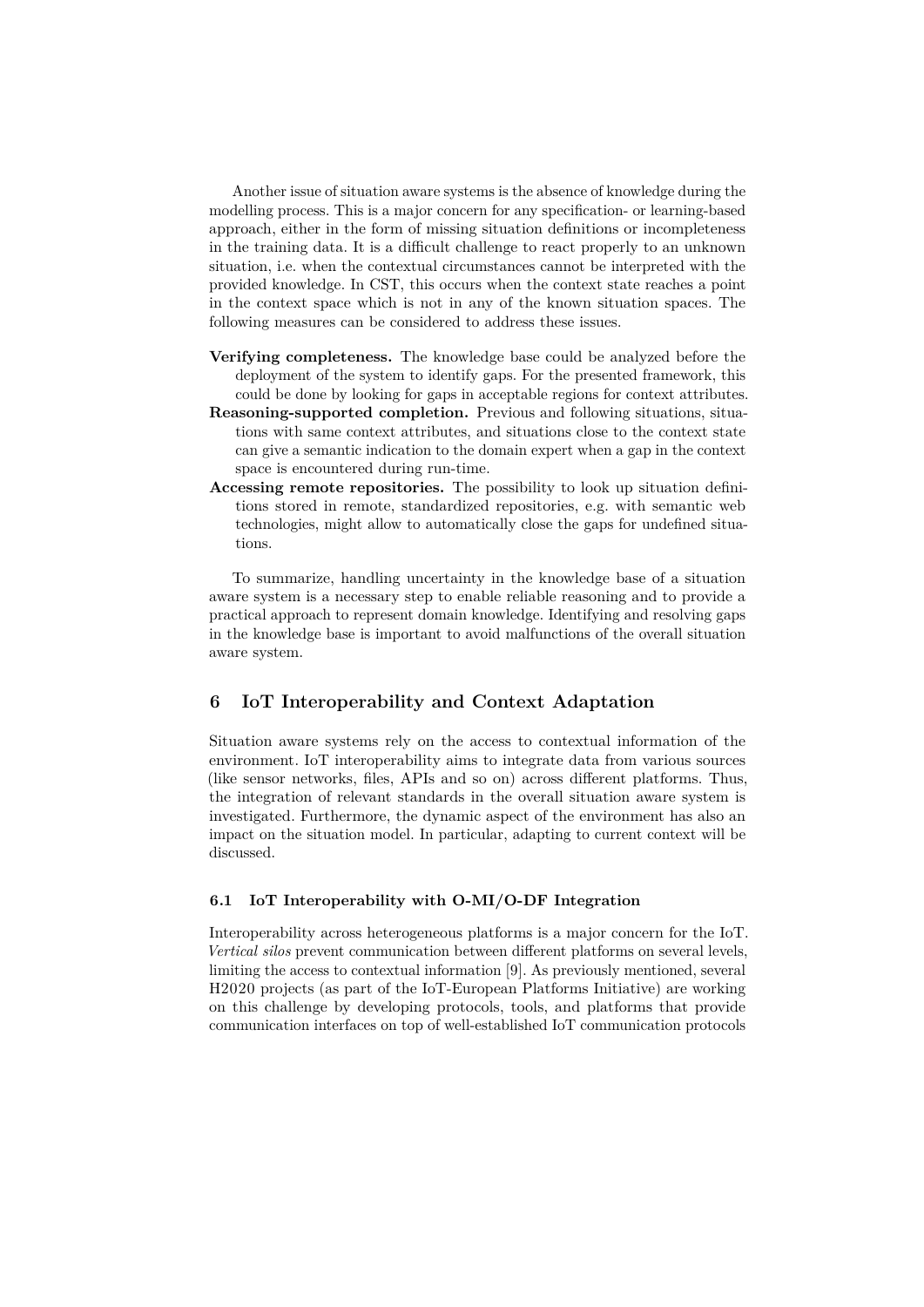(such as MQTT, CoAP, HTTP, etc.). The framework presented in this paper relies on the open standards O-MI and O-DF, which are developed in the H2020 bIoTope project. O-MI provides a messaging interface that can be used on top of session protocols, which includes operations like *read*, *write* and *subscribe*. O-DF, on the other hand, provides a generic service description model for IoT services, in which the message payload is structured as a tree of *objects* and their *infoitems* with corresponding *values* and *metadata*.

The integration of this standardized API and the upper ontology allows for automation of processes and thus reduces the implementation effort for context collection of the reasoning engine. Furthermore, the final situation awareness framework can be applied independent of the platforms and technologies that are used on site. Solely configuration files are required to map the O-DF data stream to objects that are defined in the ontology (sensors, attributes, etc.). The situation spaces and the context collectors are both automatically generated upon initialization of the system. Context collectors start to subscribe (event-based) to the sensor data streams using the O-MI subscription mechanisms. During run-time, the O-DF payload is resolved with the semantic model of the ontology, which allows to update the context state without the development of custom modules. This enables automated reasoning with minimal implementation effort for client applications, considering a standardized IoT embedment.

### **6.2 Adaptation of the Knowledge Base to Current Context in a Dynamic Environment**

Situation aware systems are often deployed in dynamic environments, which requires the knowledge base to adapt to current context. The following two dynamic aspects that have a direct impact on the knowledge base are considered, (i) involved individuals entering or leaving the system's scope, and (ii) sensors entering or leaving the system's scope

Adapting to these changes does not only imply maintaining the knowledge base (e.g. adding and removing involved individuals and sensors) but also maintaining the application space (e.g. adding and removing situation spaces). Since the framework already provides situation awareness, the adaptation mechanism can be i ntegrated on top of the existing functionalities in a straight-forward manner. Individuals or sensors that are entering or leaving the system can be perceived as a contextual information that is provided by sensors.

Recognizing and clearly identifying involved individuals in situations might require additional sensing, e.g. sensed smartphone locations and gathered user profiles could be used to track the presence of persons (which can be also exposed and described through O-MI/O-DF gateways). The different events of tracking individuals and sensors can be modelled as situations. Upon the occurrence of such a situation the framework automatically takes all necessary steps (regarding knowledge base and application space) to adapt the system to the new circumstances.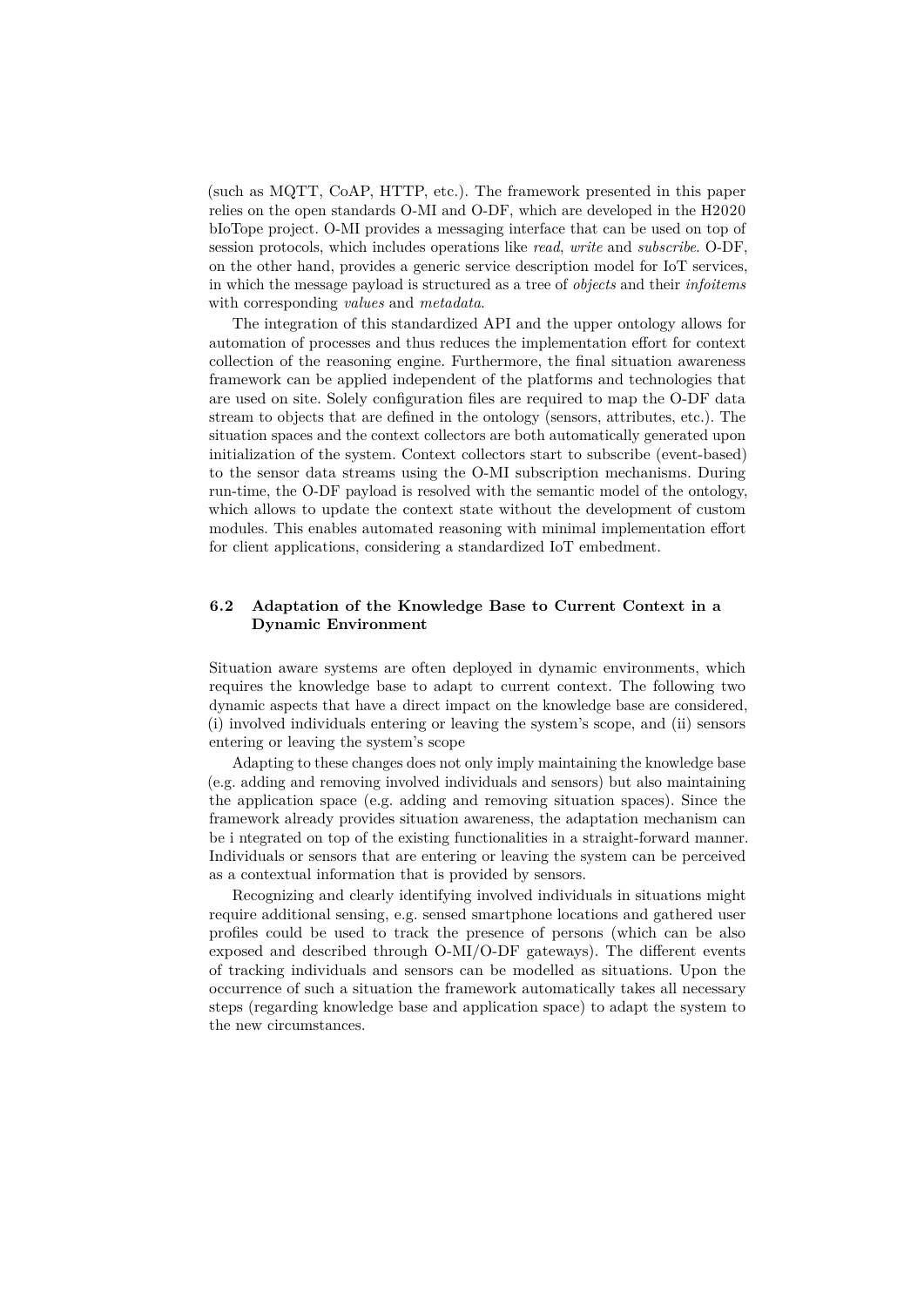## **7 Conclusion and Future Work**

This paper discussed the incorporation of an ontology as a knowledge base for a situation aware framework. Detailed explanation of the mapping of Situation Theory and CST demonstrated the enrichment of a reasoning framework with a situation model based on STO. The discussions related to a knowledge base for situation aware systems further included the required knowledge assets that must be provided to allow reasoning, modelling incomplete knowledge, handling unknown situations, cross-domain and -platform interoperability issues in the IoT, and adaptation to current context.

In conclusion, the situation model could be extended to accommodate all relevant assets and to enhance the run-time reasoning. Moreover, the knowledge base allows modelling with imprecise knowledge and allows the tracking of semantic changes of the system's environment and to provide situation awareness in a dynamic environment.

Future work includes the development of use cases to compare different approaches to uncertainty modelling and resolving unknown situations. Furthermore, the framework could be enhanced by integrating learning-based techniques. The challenge of meeting run-time reasoning requirements, performance and scalability expectations is as well an important part of future work.

## **Acknowledgment**

Part of this work has been carried out in the scope of the project bIoTope which is co-funded by the European Commission under Horizon-2020 program, contract number H2020-ICT-2015/ 688203 – bIoTope. The research has been carried out with the financial support of the Ministry of Education and Science of the Russian Federation under grant agreement RFMEFI58716X0031.

#### **References**

- <span id="page-12-0"></span>1. Abowd, G.D., Dey, A.K., Brown, P.J., Davies, N., Smith, M., Steggles, P.: Towards a better understanding of context and context-awareness. In: International Symposium on Handheld and Ubiquitous Computing. pp. 304–307. Springer (1999)
- <span id="page-12-2"></span>2. Baumgartner, N., Retschitzegger, W.: A survey of upper ontologies for situation awareness. In: Proc. of the 4th IASTED International Conference on Knowledge Sharing and Collaborative Engineering, St. Thomas, US VI. pp. 1–9 (2006)
- <span id="page-12-1"></span>3. Bettini, C., Brdiczka, O., Henricksen, K., Indulska, J., Nicklas, D., Ranganathan, A., Riboni, D.: A survey of context modelling and reasoning techniques. Pervasive and Mobile Computing 6(2), 161–180 (2010)
- <span id="page-12-3"></span>4. Boytsov, A., Zaslavsky, A.: Ecstra–distributed context reasoning framework for pervasive computing systems. In: Smart Spaces and Next Generation Wired/Wireless Networking, pp. 1–13. Springer (2011)
- <span id="page-12-4"></span>5. Boytsov, A., Zaslavsky, A., Eryilmaz, E., Albayrak, S.: Situation Awareness Meets Ontologies: A Context Spaces Case Study, pp. 3–17. Modeling and Using Context, Springer (2015)